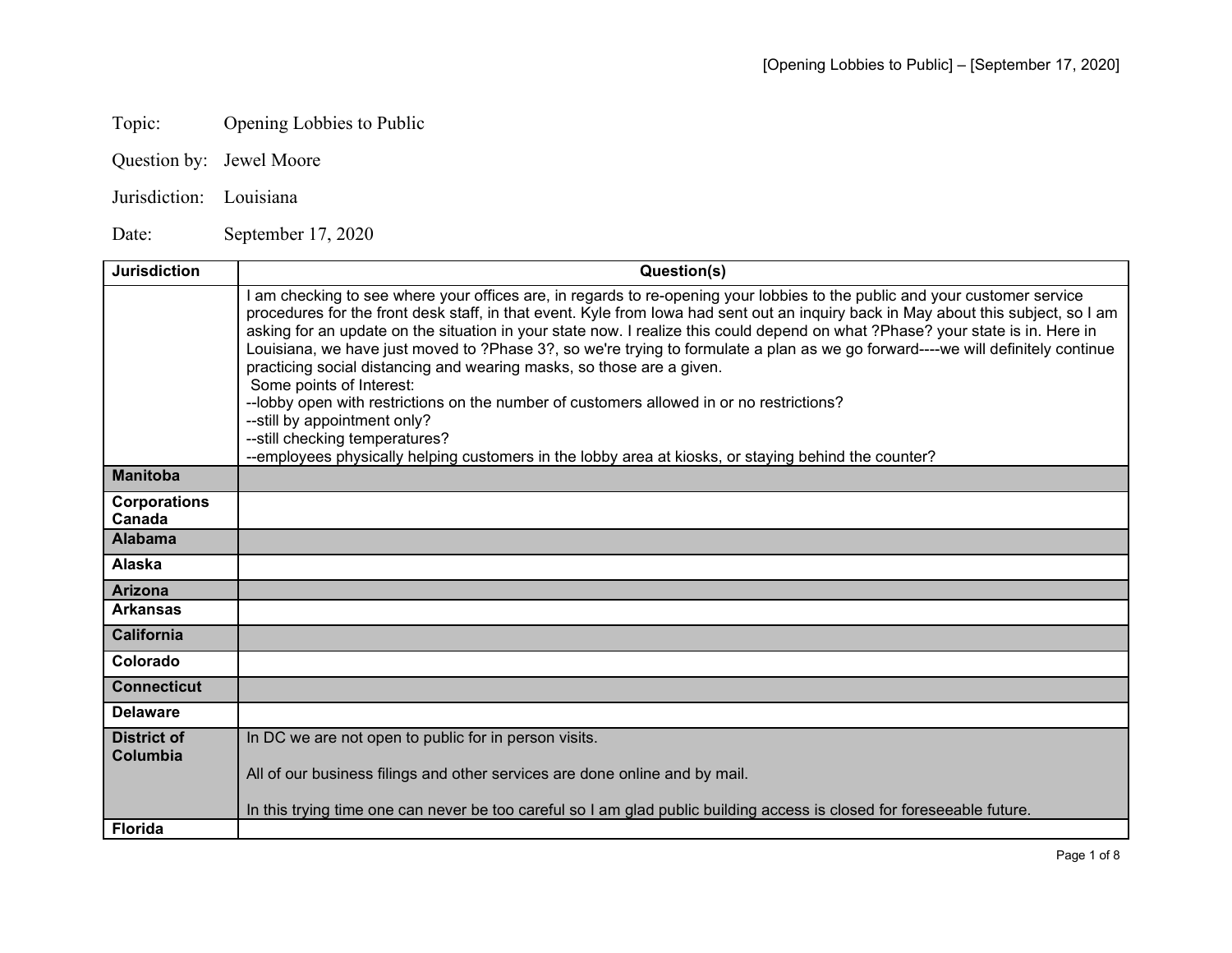| <b>Jurisdiction</b> | Question(s)                                                                                                                                                                                                                                                                                                                                                                                                                                                                                                                                                                                                                                                                                                                                                                                                                                                                                                    |
|---------------------|----------------------------------------------------------------------------------------------------------------------------------------------------------------------------------------------------------------------------------------------------------------------------------------------------------------------------------------------------------------------------------------------------------------------------------------------------------------------------------------------------------------------------------------------------------------------------------------------------------------------------------------------------------------------------------------------------------------------------------------------------------------------------------------------------------------------------------------------------------------------------------------------------------------|
|                     | am checking to see where your offices are, in regards to re-opening your lobbies to the public and your customer service<br>procedures for the front desk staff, in that event. Kyle from lowa had sent out an inquiry back in May about this subject, so I am<br>asking for an update on the situation in your state now. I realize this could depend on what ?Phase? your state is in. Here in<br>Louisiana, we have just moved to ?Phase 3?, so we're trying to formulate a plan as we go forward----we will definitely continue<br>practicing social distancing and wearing masks, so those are a given.<br>Some points of Interest:<br>--lobby open with restrictions on the number of customers allowed in or no restrictions?<br>--still by appointment only?<br>--still checking temperatures?<br>--employees physically helping customers in the lobby area at kiosks, or staying behind the counter? |
| Georgia             |                                                                                                                                                                                                                                                                                                                                                                                                                                                                                                                                                                                                                                                                                                                                                                                                                                                                                                                |
| Hawaii              |                                                                                                                                                                                                                                                                                                                                                                                                                                                                                                                                                                                                                                                                                                                                                                                                                                                                                                                |
| Idaho               |                                                                                                                                                                                                                                                                                                                                                                                                                                                                                                                                                                                                                                                                                                                                                                                                                                                                                                                |
| <b>Illinois</b>     |                                                                                                                                                                                                                                                                                                                                                                                                                                                                                                                                                                                                                                                                                                                                                                                                                                                                                                                |
| Indiana             | The government center is now open to the public in Indiana. However, our office is still by appointment only. We have been<br>able to work people in who do not have appointments, and number of unscheduled customers varies widely from day to day.<br>The appointment scheduler has been very helpful for re-directing or preparing people for their appointments, and we plan to<br>continue with this process even once the health emergency has ended.<br>Our staff members sit behind a glass wall, which is helpful and we have indications on the floor in the lobby for social<br>distancing. Masks are required.                                                                                                                                                                                                                                                                                    |
| Iowa                | lowa?s lobby remains closed with a tentative open date of late September (this could very well be extended).<br>lowa?s first phase for opening will be by appt only.                                                                                                                                                                                                                                                                                                                                                                                                                                                                                                                                                                                                                                                                                                                                           |
| <b>Kansas</b>       |                                                                                                                                                                                                                                                                                                                                                                                                                                                                                                                                                                                                                                                                                                                                                                                                                                                                                                                |
| Kentucky            |                                                                                                                                                                                                                                                                                                                                                                                                                                                                                                                                                                                                                                                                                                                                                                                                                                                                                                                |
| Louisiana           |                                                                                                                                                                                                                                                                                                                                                                                                                                                                                                                                                                                                                                                                                                                                                                                                                                                                                                                |
| <b>Maine</b>        |                                                                                                                                                                                                                                                                                                                                                                                                                                                                                                                                                                                                                                                                                                                                                                                                                                                                                                                |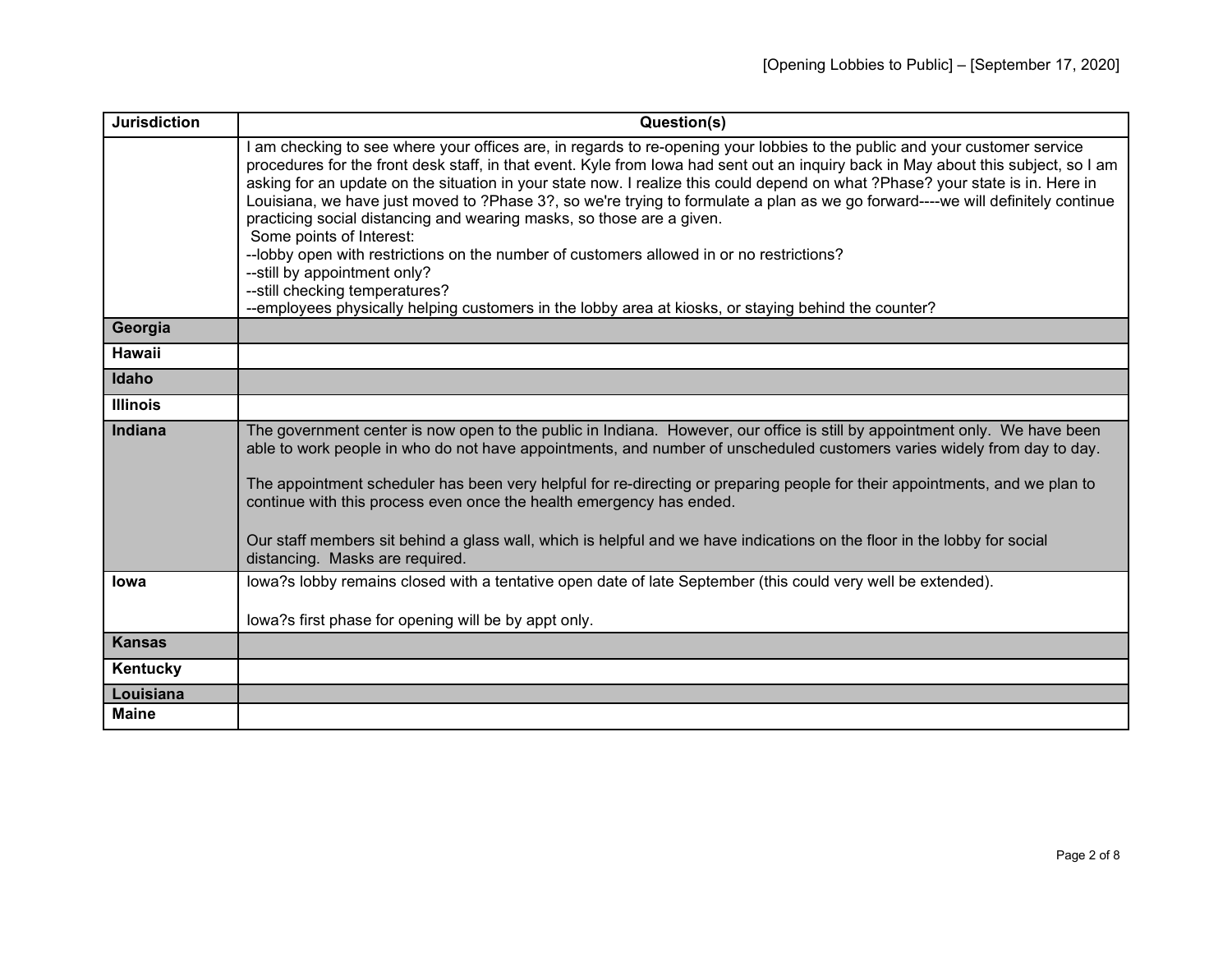| <b>Jurisdiction</b>  | Question(s)                                                                                                                                                                                                                                                                                                                                                                                                                                                                                                                                                                                                                                |
|----------------------|--------------------------------------------------------------------------------------------------------------------------------------------------------------------------------------------------------------------------------------------------------------------------------------------------------------------------------------------------------------------------------------------------------------------------------------------------------------------------------------------------------------------------------------------------------------------------------------------------------------------------------------------|
|                      | I am checking to see where your offices are, in regards to re-opening your lobbies to the public and your customer service<br>procedures for the front desk staff, in that event. Kyle from lowa had sent out an inquiry back in May about this subject, so I am<br>asking for an update on the situation in your state now. I realize this could depend on what ?Phase? your state is in. Here in<br>Louisiana, we have just moved to ?Phase 3?, so we're trying to formulate a plan as we go forward----we will definitely continue<br>practicing social distancing and wearing masks, so those are a given.<br>Some points of Interest: |
|                      | --lobby open with restrictions on the number of customers allowed in or no restrictions?<br>--still by appointment only?                                                                                                                                                                                                                                                                                                                                                                                                                                                                                                                   |
|                      | --still checking temperatures?                                                                                                                                                                                                                                                                                                                                                                                                                                                                                                                                                                                                             |
|                      | --employees physically helping customers in the lobby area at kiosks, or staying behind the counter?                                                                                                                                                                                                                                                                                                                                                                                                                                                                                                                                       |
| <b>Maryland</b>      | Our Charter division isn't open for in-person visits as we are working with other state agencies to move it from the 8th floor<br>down to the lobby.                                                                                                                                                                                                                                                                                                                                                                                                                                                                                       |
|                      | However, once it does open it will be appointment only and the customer may not bring in guests (including children), unless it<br>is a caretaker of some sort. Only 4 customers will be allowed in at a time (plenty of room for social distancing), and customers<br>who arrive early or are not expected may be asked to wait outside and will receive a text when they can come in.<br>There will be plastic barriers between employees and customers, and employees will stay behind the counter. Each hour,<br>employees will be responsible for wiping down the customer-side of the surface.                                       |
|                      | Maryland government offices are performing COVID screenings, but are not temperature checking. Everyone inside the<br>building is required to wear a mask.                                                                                                                                                                                                                                                                                                                                                                                                                                                                                 |
|                      | We will be using an appointment scheduling application, either through NIC, Maryland or Microsoft Office (the application<br>apparently comes with the license, so if your team uses Microsoft Office and doesn't have an appointment scheduling solution,<br>I'd recommend you check this out).                                                                                                                                                                                                                                                                                                                                           |
|                      | Our Department also assesses real property and has 24 offices throughout the state. Although they aren't appointment only,<br>some of those offices have reopened using the other procedures mentioned above and everything seems to be going well.                                                                                                                                                                                                                                                                                                                                                                                        |
| <b>Massachusetts</b> | Massachusetts? office remains open and available to the public. The building restricts the amount of persons permitted on<br>each floor. Most days we do not have enough people, at one time, on the floor which would require people to wait in the<br>building?s lobby.                                                                                                                                                                                                                                                                                                                                                                  |
|                      | Our employees assist the public behind plexiglass windows and are required to wear masks. The public is required to wear<br>masks the entire time they are on the premises.                                                                                                                                                                                                                                                                                                                                                                                                                                                                |
| Michigan             |                                                                                                                                                                                                                                                                                                                                                                                                                                                                                                                                                                                                                                            |
| <b>Minnesota</b>     |                                                                                                                                                                                                                                                                                                                                                                                                                                                                                                                                                                                                                                            |
| <b>Mississippi</b>   |                                                                                                                                                                                                                                                                                                                                                                                                                                                                                                                                                                                                                                            |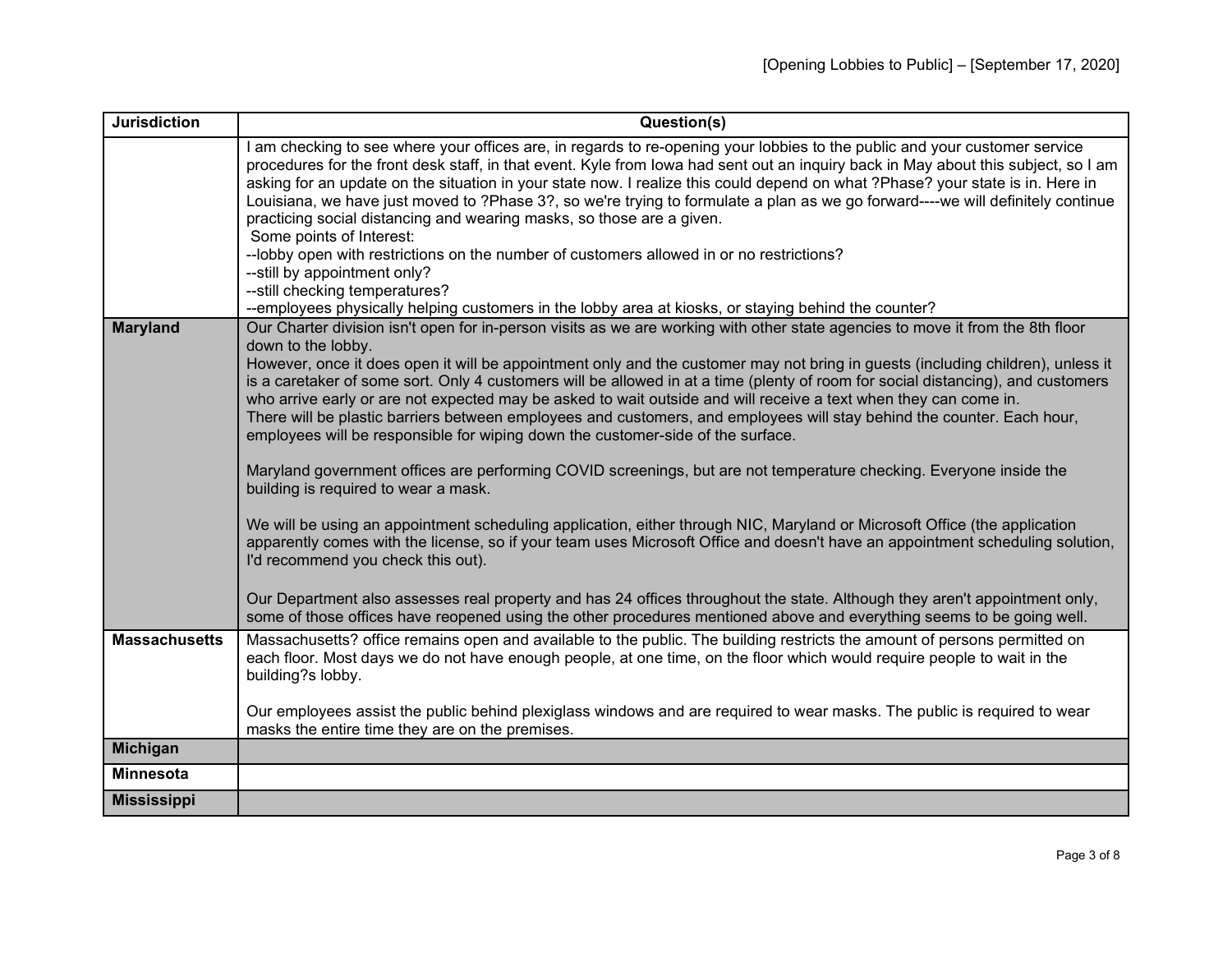| <b>Jurisdiction</b>  | Question(s)                                                                                                                                                                                                                                                                                                                                                                                                                                                                                                                                                     |
|----------------------|-----------------------------------------------------------------------------------------------------------------------------------------------------------------------------------------------------------------------------------------------------------------------------------------------------------------------------------------------------------------------------------------------------------------------------------------------------------------------------------------------------------------------------------------------------------------|
|                      | am checking to see where your offices are, in regards to re-opening your lobbies to the public and your customer service<br>procedures for the front desk staff, in that event. Kyle from lowa had sent out an inquiry back in May about this subject, so I am<br>asking for an update on the situation in your state now. I realize this could depend on what ?Phase? your state is in. Here in<br>Louisiana, we have just moved to ?Phase 3?, so we're trying to formulate a plan as we go forward----we will definitely continue                             |
|                      | practicing social distancing and wearing masks, so those are a given.<br>Some points of Interest:                                                                                                                                                                                                                                                                                                                                                                                                                                                               |
|                      | --lobby open with restrictions on the number of customers allowed in or no restrictions?                                                                                                                                                                                                                                                                                                                                                                                                                                                                        |
|                      | --still by appointment only?<br>--still checking temperatures?                                                                                                                                                                                                                                                                                                                                                                                                                                                                                                  |
|                      | --employees physically helping customers in the lobby area at kiosks, or staying behind the counter?                                                                                                                                                                                                                                                                                                                                                                                                                                                            |
| <b>Missouri</b>      |                                                                                                                                                                                                                                                                                                                                                                                                                                                                                                                                                                 |
| <b>Montana</b>       |                                                                                                                                                                                                                                                                                                                                                                                                                                                                                                                                                                 |
| <b>Nebraska</b>      | Nebraska?s office is open to the public by appointment only (has been since June 15). We limit the appointments to 30<br>minutes slots (we will allow longer if they call and request and the request justifies a need for a lengthier appointment) for one<br>person/group at a time due to the size of our lobby. We do not take temperatures and are not allowed to require masks<br>(although we do recommend them and all but maybe one or two people have complied).                                                                                      |
|                      | We use a free electronic scheduler that works great (Setmore) that allows the public to schedule themselves online through our<br>website or we can schedule if they call to request an appointment. We have a sliding glass window at our front counter that we<br>can open as needed to hand papers back and forth. We wipe down the doors and counters between each appointment.                                                                                                                                                                             |
|                      | We have signs posted on our doors (although most customers do not take time to read them regardless of the color and font<br>used) saying we are only open by appointment and to not enter until we have called. We do not have a lock release button at<br>our front counter installed yet so have had issues with the public walking in during another person?s appointment and we have<br>to request they leave which is not ideal.                                                                                                                          |
| <b>Nevada</b>        |                                                                                                                                                                                                                                                                                                                                                                                                                                                                                                                                                                 |
| <b>New Hampshire</b> | Per order of the Commissioner of Administrative Services, the State House Campus (and customer lobby) remains closed to<br>the public. All business with the public is conducted online, by phone, or email.                                                                                                                                                                                                                                                                                                                                                    |
|                      | Currently, all transactions can be done using our website, with the exception of reinstatements and certified copy orders.<br>Reinstatements must be done by mail. Certified copy orders are accepted by phone or email, and sent by mail or email, along<br>with an invoice for payment. Service companies and law firms with ACH accounts may submit filings and receive evidence via<br>email. We do not offer a dropbox, but staff will meet a customer at the front entrance to receive documents (generally writs) if<br>they call when they are outside. |
| <b>New Jersey</b>    |                                                                                                                                                                                                                                                                                                                                                                                                                                                                                                                                                                 |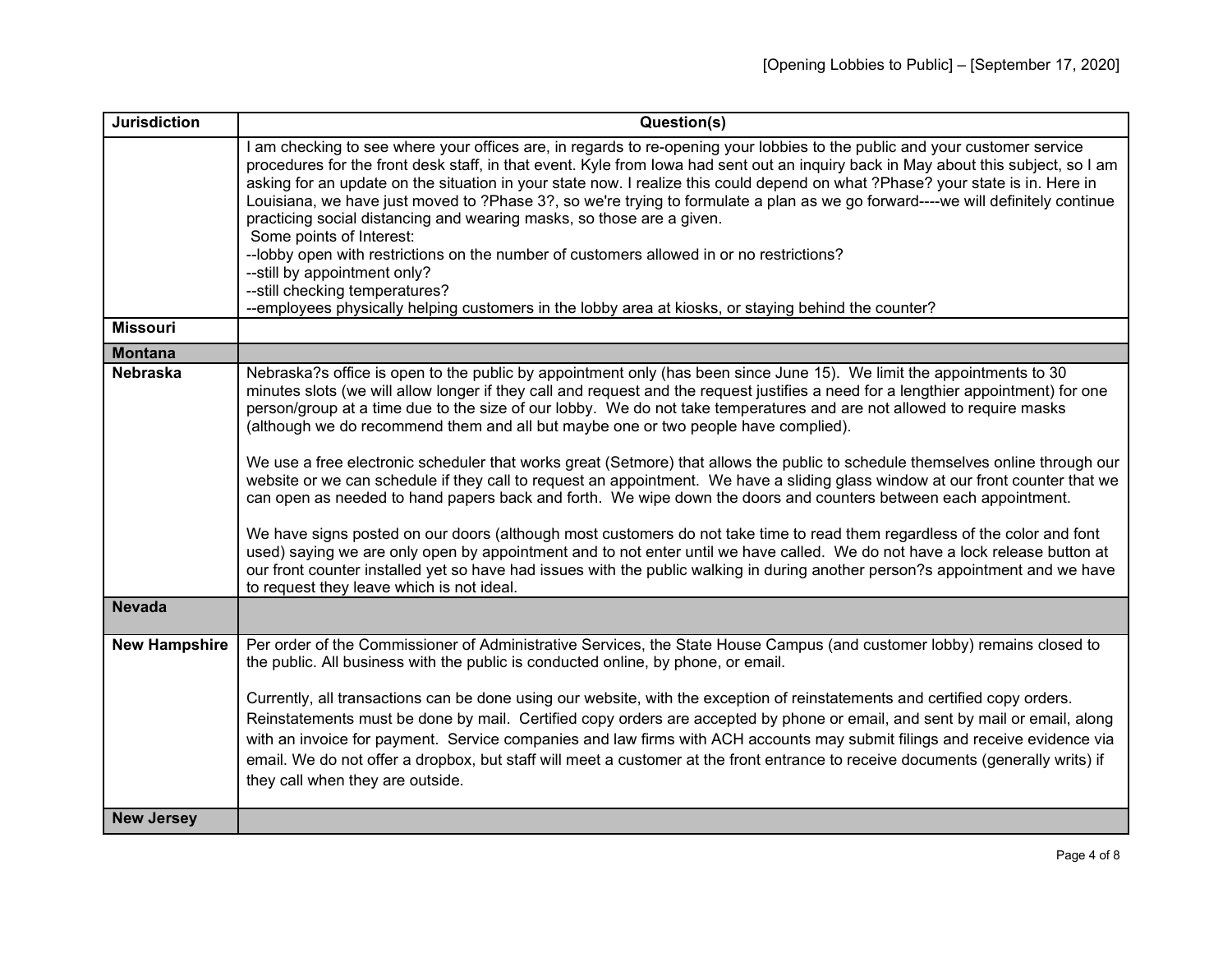| <b>Jurisdiction</b>   | Question(s)                                                                                                                                                                                                                                                                                                                                                                                                                                                                                                                                                                                                                                                                                                                                                                                                                                                                                                                                                                                                                                                                                                                                                                  |
|-----------------------|------------------------------------------------------------------------------------------------------------------------------------------------------------------------------------------------------------------------------------------------------------------------------------------------------------------------------------------------------------------------------------------------------------------------------------------------------------------------------------------------------------------------------------------------------------------------------------------------------------------------------------------------------------------------------------------------------------------------------------------------------------------------------------------------------------------------------------------------------------------------------------------------------------------------------------------------------------------------------------------------------------------------------------------------------------------------------------------------------------------------------------------------------------------------------|
|                       | am checking to see where your offices are, in regards to re-opening your lobbies to the public and your customer service<br>procedures for the front desk staff, in that event. Kyle from lowa had sent out an inquiry back in May about this subject, so I am<br>asking for an update on the situation in your state now. I realize this could depend on what ?Phase? your state is in. Here in<br>Louisiana, we have just moved to ?Phase 3?, so we're trying to formulate a plan as we go forward----we will definitely continue<br>practicing social distancing and wearing masks, so those are a given.<br>Some points of Interest:<br>--lobby open with restrictions on the number of customers allowed in or no restrictions?<br>--still by appointment only?                                                                                                                                                                                                                                                                                                                                                                                                         |
|                       | --still checking temperatures?                                                                                                                                                                                                                                                                                                                                                                                                                                                                                                                                                                                                                                                                                                                                                                                                                                                                                                                                                                                                                                                                                                                                               |
| <b>New Mexico</b>     | --employees physically helping customers in the lobby area at kiosks, or staying behind the counter?                                                                                                                                                                                                                                                                                                                                                                                                                                                                                                                                                                                                                                                                                                                                                                                                                                                                                                                                                                                                                                                                         |
| <b>New York</b>       |                                                                                                                                                                                                                                                                                                                                                                                                                                                                                                                                                                                                                                                                                                                                                                                                                                                                                                                                                                                                                                                                                                                                                                              |
|                       |                                                                                                                                                                                                                                                                                                                                                                                                                                                                                                                                                                                                                                                                                                                                                                                                                                                                                                                                                                                                                                                                                                                                                                              |
| <b>North Carolina</b> | The North Carolina Secretary of State office has opened the lobby to appointment document drop-off customers only. We<br>have explicit instructions online to be prepared for the drop-off appointment and we send emails at the time of making the<br>appointment with those same restrictions.<br>One customer is permitted into the lobby at a time, unless a second is needed for translation purposes and the appointments<br>are scheduled 30 minutes apart. The appointments are made online and confirmed the day prior by our staff calling the<br>appointee. Our building is locked, so when they arrive they were provided a telephone number for someone to let them into<br>the lobby.<br>We have a secondary door for funeral home and emergency authentication appointments, which are not online and entered on<br>the calendar by calling the authentication staff. When the customer arrives, they call the telephone number provided and<br>someone goes to that door to receive the documents. They are then called back later in the day to pick up the documents.                                                                                      |
| <b>North Dakota</b>   | We opened for walk-ins when the capitol building opened to the public? on June 1, 2020. On our door is a sign that states:<br>?This office takes precautions to prevent the spread of Coronavirus (COVID-19), including promoting 6? social distancing.? A<br>mark is on the floor, indicating where the entering customer should stand. Upon entry, a sign directs them: ?Please wait on the<br>mark on the floor for assistance.? Of the three customer stations, only two are available (the middle one is not), to allow for<br>physical distancing. Only two customers are allowed in the customer area at a time. Additional customers are asked to wait<br>out in the hall until a customer leaves. (Exceptions have been made for customers who request someone be with them.)<br>Waiting chairs have been removed. We no longer require appointments. Anyone entering the capitol building - public and staff<br>- are subject to a wellness screening, which includes temperature checking. Our staff help customers at customer service<br>stations on which we have installed wellness barriers. We have also added a wellness barrier to the receptionist area. |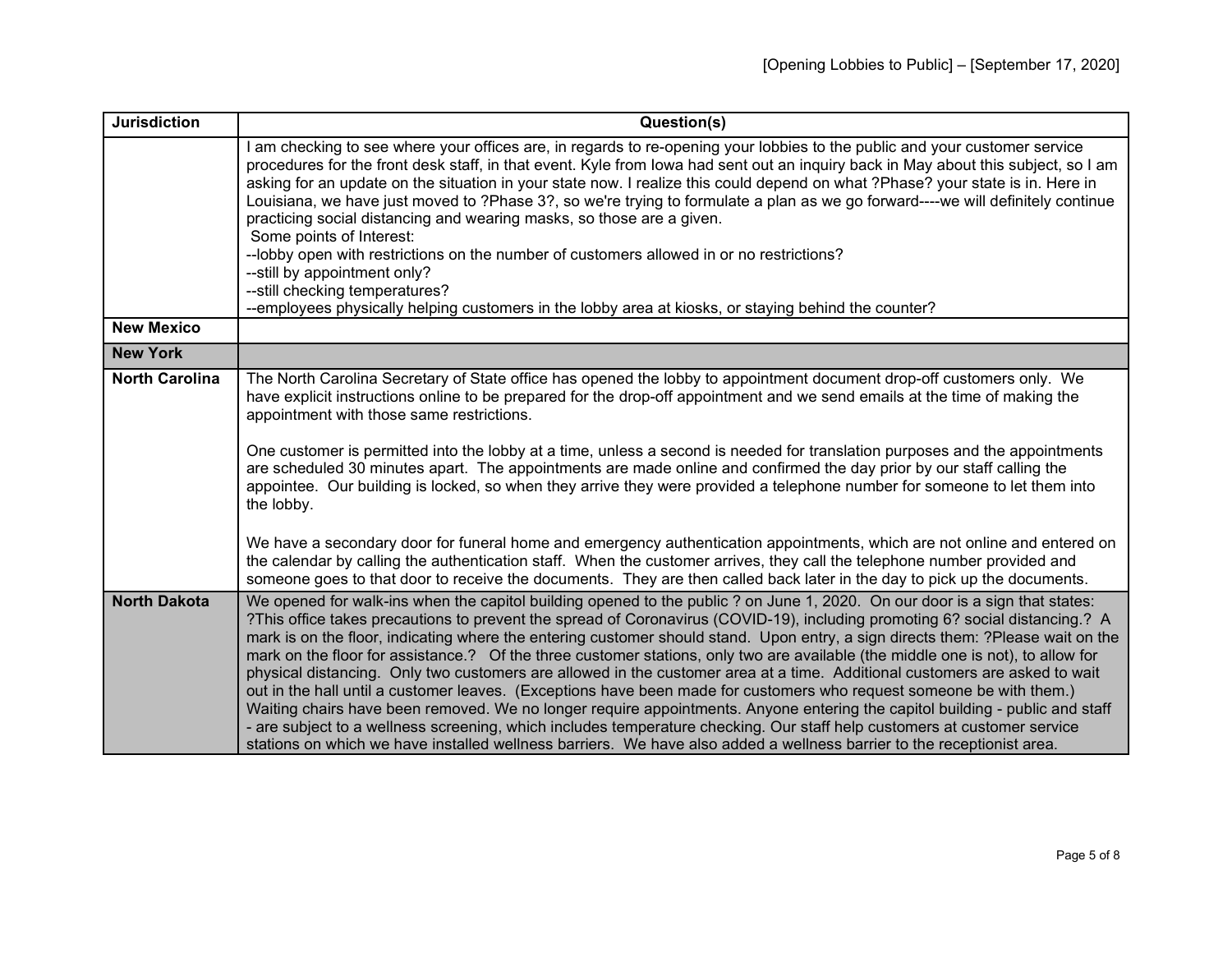| <b>Jurisdiction</b>   | Question(s)                                                                                                                                                                                                                                                                                                                                                                                                                                                                                                                                                                                                                                                                                                                                                                                                                                                                                                                                                                                                                                                                                                                                                                                                               |
|-----------------------|---------------------------------------------------------------------------------------------------------------------------------------------------------------------------------------------------------------------------------------------------------------------------------------------------------------------------------------------------------------------------------------------------------------------------------------------------------------------------------------------------------------------------------------------------------------------------------------------------------------------------------------------------------------------------------------------------------------------------------------------------------------------------------------------------------------------------------------------------------------------------------------------------------------------------------------------------------------------------------------------------------------------------------------------------------------------------------------------------------------------------------------------------------------------------------------------------------------------------|
|                       | am checking to see where your offices are, in regards to re-opening your lobbies to the public and your customer service<br>procedures for the front desk staff, in that event. Kyle from lowa had sent out an inquiry back in May about this subject, so I am<br>asking for an update on the situation in your state now. I realize this could depend on what ?Phase? your state is in. Here in<br>Louisiana, we have just moved to ?Phase 3?, so we're trying to formulate a plan as we go forward----we will definitely continue<br>practicing social distancing and wearing masks, so those are a given.<br>Some points of Interest:<br>--lobby open with restrictions on the number of customers allowed in or no restrictions?<br>--still by appointment only?                                                                                                                                                                                                                                                                                                                                                                                                                                                      |
|                       | --still checking temperatures?<br>--employees physically helping customers in the lobby area at kiosks, or staying behind the counter?                                                                                                                                                                                                                                                                                                                                                                                                                                                                                                                                                                                                                                                                                                                                                                                                                                                                                                                                                                                                                                                                                    |
| Ohio                  | We opened our Client Service Center on May 1st and all is going well so far. We limit the lobby to 2 customers at a time and<br>have markings on the floor to keep customers at least 6 feet apart. We have plexiglass at the counter so our staff stay behind it<br>at all times. Also, we use one time use pens for customers? they can keep the pen or throw it away. We do not take<br>temperatures of customers or require appointments, but we have a sign on the door instructing people not to come in if they<br>have a fever or other symptoms and we instruct all customers to wear a mask. Hand sanitizer is provided at the entrance and<br>on the counter for customers. Employees have to take their own temperature before coming to work. We have limited<br>computer stations to one for customer use and keep alcohol wipes and hand sanitizer near the computer for cleaning between<br>uses.<br>We are encouraging online services whenever possible and we also have a dropbox outside of the Client Service Center that<br>our security guard monitors so a customer has the option to drop something off and we will process it and mail the response if<br>it is not urgent to receive that day. |
| <b>Oklahoma</b>       |                                                                                                                                                                                                                                                                                                                                                                                                                                                                                                                                                                                                                                                                                                                                                                                                                                                                                                                                                                                                                                                                                                                                                                                                                           |
| Oregon                |                                                                                                                                                                                                                                                                                                                                                                                                                                                                                                                                                                                                                                                                                                                                                                                                                                                                                                                                                                                                                                                                                                                                                                                                                           |
| Pennsylvania          |                                                                                                                                                                                                                                                                                                                                                                                                                                                                                                                                                                                                                                                                                                                                                                                                                                                                                                                                                                                                                                                                                                                                                                                                                           |
| <b>Rhode Island</b>   |                                                                                                                                                                                                                                                                                                                                                                                                                                                                                                                                                                                                                                                                                                                                                                                                                                                                                                                                                                                                                                                                                                                                                                                                                           |
| <b>South Carolina</b> |                                                                                                                                                                                                                                                                                                                                                                                                                                                                                                                                                                                                                                                                                                                                                                                                                                                                                                                                                                                                                                                                                                                                                                                                                           |
| <b>South Dakota</b>   |                                                                                                                                                                                                                                                                                                                                                                                                                                                                                                                                                                                                                                                                                                                                                                                                                                                                                                                                                                                                                                                                                                                                                                                                                           |
| <b>Tennessee</b>      |                                                                                                                                                                                                                                                                                                                                                                                                                                                                                                                                                                                                                                                                                                                                                                                                                                                                                                                                                                                                                                                                                                                                                                                                                           |
| <b>Texas</b>          |                                                                                                                                                                                                                                                                                                                                                                                                                                                                                                                                                                                                                                                                                                                                                                                                                                                                                                                                                                                                                                                                                                                                                                                                                           |
| <b>Utah</b>           | Our office in Utah remains closed to the public. Most of our services can be provided online and as a result of the building<br>closure our online adoption rate has been high. The reopening will likely be in steps that will include a dropbox in the lobby and<br>eventually a limited number of people will have access to our service counters with staff safely behind glass windows.                                                                                                                                                                                                                                                                                                                                                                                                                                                                                                                                                                                                                                                                                                                                                                                                                              |
| <b>Vermont</b>        |                                                                                                                                                                                                                                                                                                                                                                                                                                                                                                                                                                                                                                                                                                                                                                                                                                                                                                                                                                                                                                                                                                                                                                                                                           |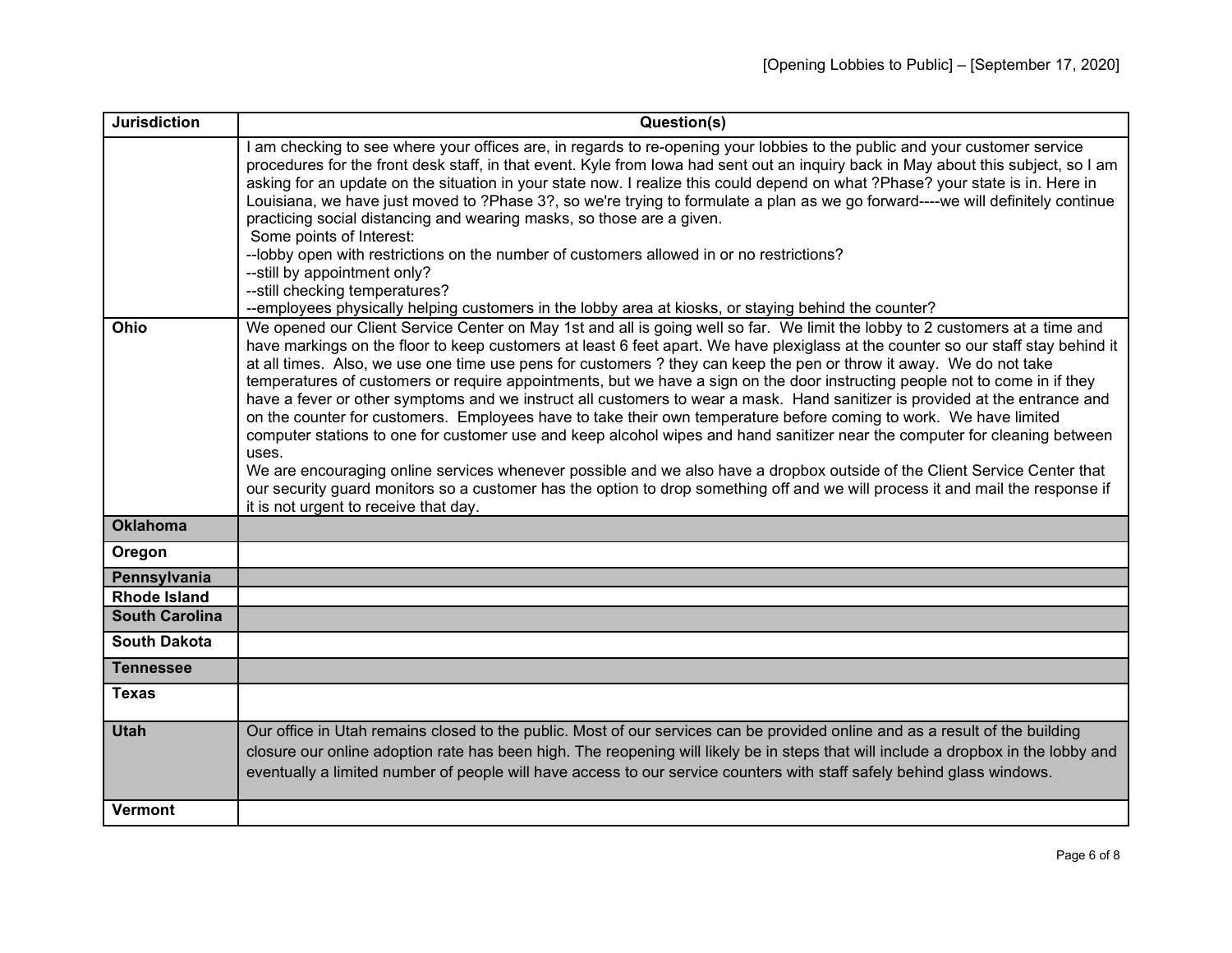| <b>Jurisdiction</b>  | Question(s)                                                                                                                                                                                                                                                                                                                                                                                                                                                                                                                                                                                                                                                                                                                                                                                                                                                                                                                                                                                                                                                                                                                              |
|----------------------|------------------------------------------------------------------------------------------------------------------------------------------------------------------------------------------------------------------------------------------------------------------------------------------------------------------------------------------------------------------------------------------------------------------------------------------------------------------------------------------------------------------------------------------------------------------------------------------------------------------------------------------------------------------------------------------------------------------------------------------------------------------------------------------------------------------------------------------------------------------------------------------------------------------------------------------------------------------------------------------------------------------------------------------------------------------------------------------------------------------------------------------|
|                      | am checking to see where your offices are, in regards to re-opening your lobbies to the public and your customer service<br>procedures for the front desk staff, in that event. Kyle from lowa had sent out an inquiry back in May about this subject, so I am<br>asking for an update on the situation in your state now. I realize this could depend on what ?Phase? your state is in. Here in<br>Louisiana, we have just moved to ?Phase 3?, so we're trying to formulate a plan as we go forward----we will definitely continue<br>practicing social distancing and wearing masks, so those are a given.<br>Some points of Interest:<br>--lobby open with restrictions on the number of customers allowed in or no restrictions?                                                                                                                                                                                                                                                                                                                                                                                                     |
|                      | --still by appointment only?                                                                                                                                                                                                                                                                                                                                                                                                                                                                                                                                                                                                                                                                                                                                                                                                                                                                                                                                                                                                                                                                                                             |
|                      | -- still checking temperatures?<br>--employees physically helping customers in the lobby area at kiosks, or staying behind the counter?                                                                                                                                                                                                                                                                                                                                                                                                                                                                                                                                                                                                                                                                                                                                                                                                                                                                                                                                                                                                  |
| Virginia             |                                                                                                                                                                                                                                                                                                                                                                                                                                                                                                                                                                                                                                                                                                                                                                                                                                                                                                                                                                                                                                                                                                                                          |
| Washington           | Some points of Interest:<br>--lobby open with restrictions on the number of customers allowed in or no restrictions?<br>Yes, limited number of people, check in at parking lot, not standing/waiting.<br>--still by appointment only?<br>We are considering this method for in person, our curbside service has been popular and in-person limited --still checking<br>temperatures?<br>Yes, we have a set of state mandate checks to perform via temp check and questions.<br>--employees physically helping customers in the lobby area at kiosks, or staying behind the counter?<br>Behind counter, spaced every other window (5)<br>Our most popular adjustment has been curbside service. Each of the parking stalls have a numbered sign with a number to call<br>(check-in). upon receiving a call one of our staff go to the vehicle collect documents + payment, return to the office and<br>complete the filing, and return to the vehicle and deliver the completed/filed documents.<br>Because of this service few have found it necessary to come inside. We are completing between 25-50 curbside transactions<br>per day. |
| <b>West Virginia</b> |                                                                                                                                                                                                                                                                                                                                                                                                                                                                                                                                                                                                                                                                                                                                                                                                                                                                                                                                                                                                                                                                                                                                          |
| <b>Wisconsin</b>     |                                                                                                                                                                                                                                                                                                                                                                                                                                                                                                                                                                                                                                                                                                                                                                                                                                                                                                                                                                                                                                                                                                                                          |
| Wyoming              |                                                                                                                                                                                                                                                                                                                                                                                                                                                                                                                                                                                                                                                                                                                                                                                                                                                                                                                                                                                                                                                                                                                                          |

## **Additional comments:**

## **Full text of email:**

Greetings from Louisiana: